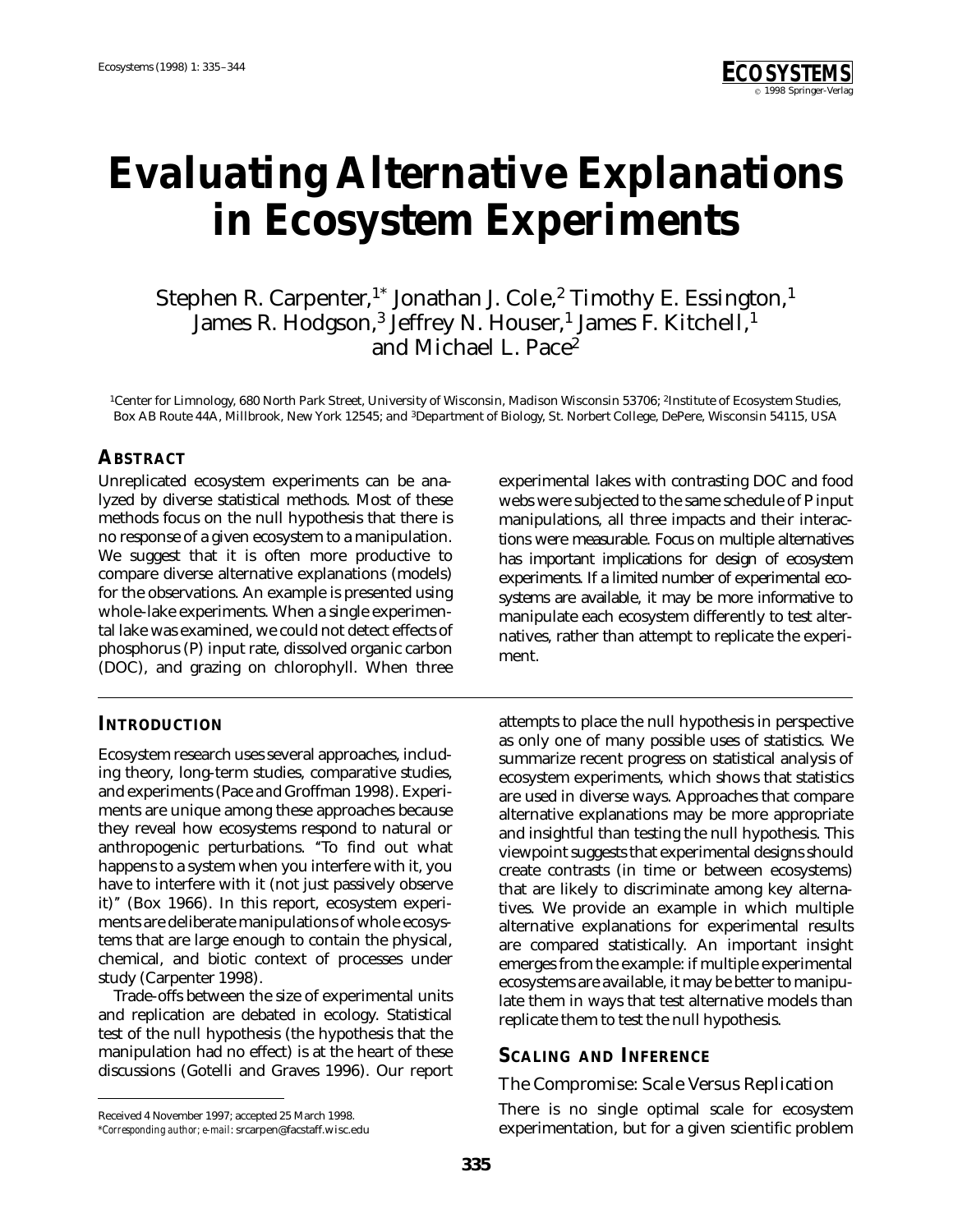some scales are more appropriate than others (Levin 1992). A sampling of the literature reveals the diversity of opinion about scaling ecological experiments (Tilman 1989; Carpenter 1996; Lawton 1996; Lodge and others 1997; Carpenter 1998; Schindler 1998; Pace 1999).

Ecological criteria for choosing experimental scales include the need to encompass or mimic the context of the processes under study (Carpenter 1998; Schindler 1998). Context includes larger, slower processes that constrain the processes targeted by the study. For example, studies of nutrient limitation of grassland production may need to consider soil development (a slow constraint) and migrations of large mammalian grazers (a spatially extensive constraint). Some of the questions ecologists use to choose the scale of an experiment are

- What scales are appropriate for the process under study (Levin 1992)? These scales include those of the key controlling processes. Examples are ranges and life cycles of the dominant consumers, hydrologic units (for example, watersheds), climate cycles, and scales of variation in soil properties.
- What is the scale at which results will be used (Pace 1999)? The experimental system is intended to represent some class of ecosystem (for example, plots are used to represent a forest). A model is used to "scale up" from the experimental system to the broader class of ecosystems. The model may be verbal ("the forest will respond like a larger version of the plots'') or mathematical with varying degrees of complexity. The closer the match in scale between the experiment and its application, the simpler the model and the fewer the assumptions.

In general, these factors tend to favor larger experimental systems studied for longer periods of time.

Investigations that focus on the null hypothesis employ replicate experimental units to estimate the magnitude of random variations (Hurlbert 1984). It is easier to replicate small, brief experiments than large, long-term ones. Statistical criteria, in combination with limited research resources, often favor small experimental systems studied for short periods.

Ecologists weigh many criteria and make many compromises when they design experiments. Ecosystem experimenters usually try to match the appropriate ecological scales. Appropriate scaling is viewed as more important than replication. Replication may be impossible because the system is unique, costs or logistics are prohibitive, or ethical constraints preclude repetition of a manipulation (Carpenter 1990; Schindler 1998).

The pseudoreplication debate of the 1980s revolved around these issues and, unfortunately, created a great deal of confusion about large-scale experiments and environmental impact assessment. These problems cannot be blamed on the original article (Hurlbert 1984), which pointed out a widespread problem in ecology and coined a catchy term to describe it. Pseudoreplication occurs when the degrees of freedom are erroneously inflated in a statistical analysis. An unreplicated experiment is not pseudoreplicated until an inappropriate statistical analysis is calculated. A number of statistical analyses are, however, appropriate and insightful for unreplicated experiments (Table 1).

## Scale and the Null Hypothesis

Much confusion about statistical analysis in ecosystem experiments derives from failure to state clearly the scale of interest. Apparently conflicting positions can result from different, but unstated, assumptions about scale. Two particular scales are often confused.

*Do ecosystems in general respond nonrandomly to this manipulation?* To answer this question, we must measure variability among ecosystems at the scale of the experiment. The most direct approach is to replicate the manipulation at the ecosystem scale (McAllister and Peterman 1992; Stewart-Oaten 1996; Olson and others 1998). Often, however, direct replication is impossible (Carpenter 1990; Schindler 1998). An alternative is to compare the manipulated ecosystem with replicate reference ecosystems (Schindler and others 1985; Carpenter and others 1989; Stewart-Oaten 1996). Where effects are subtle or variability is very large, some form of genuine replication is essential. Fishery exploitation experiments, where observation errors are often larger than even substantial ecological responses, are an example of a situation where genuine replication is critically needed (McAllister and Peterman 1992). In many other experiments, however, observation errors and routine variability are substantially smaller than ecologically interesting responses.

Interesting and important findings are often tested by other research teams in other ecosystems, often in other biomes. For example, important experiments in watershed hydrogeochemistry and lake eutrophication, acidification, and biomanipulation have been performed in several nations (Carpenter and others 1995). This form of replication increases the generality of findings to a greater extent than replication by a single group at a single site.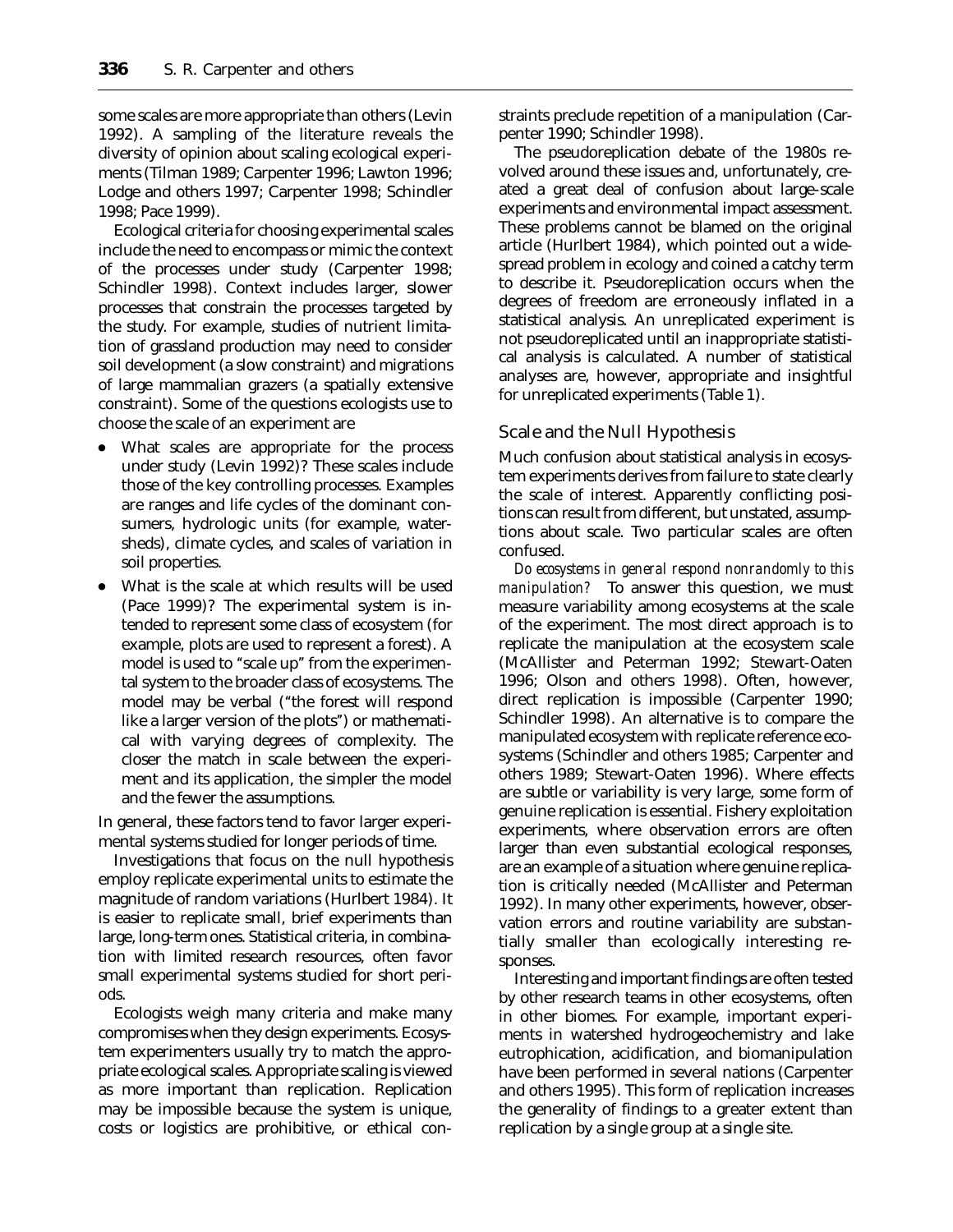|                | Group Approach                                                                 | <b>References</b>                                                                 |
|----------------|--------------------------------------------------------------------------------|-----------------------------------------------------------------------------------|
| 1              | t Test (replicate<br>treatments and<br>reference systems)                      | Olson et al. 1998                                                                 |
| 1              | t Test (replicate<br>references, one<br>treatment system)                      | Schindler et al. 1985:<br>Carpenter et al. 1989                                   |
| 1              | Randomized<br>intervention analysis                                            | Carpenter et al. 1989                                                             |
| 1              | <b>Repeated measures</b><br>analysis of variance                               | Green 1993                                                                        |
| $\overline{2}$ | <b>Intervention analysis</b><br>via autoregressive<br>moving average<br>models | Box and Tiao 1975;<br>Carpenter and<br>Kitchell 1993;<br>Rasmussen et al.<br>1993 |
| $\overline{2}$ | <b>Transfer functions</b>                                                      | <b>Carpenter and Kitchell</b><br>1993                                             |
| 2              | Multivariate<br>autoregressive<br>models                                       | Ives et al. 1998                                                                  |
| 3              | Posterior distributions<br>for treatment<br>parameters                         | Carpenter et al. 1996;<br>Crome et al. 1996:<br>Olson et al. 1998                 |
| 3              | <b>Posterior distributions</b><br>for prediction<br>scenarios                  | Carpenter et al. 1998                                                             |
| 3              | Dynamic linear models                                                          | Cottingham and<br>Carpenter 1998                                                  |

| <b>Table 1.</b> Some Examples of Statistical Analyses |  |
|-------------------------------------------------------|--|
| of Data from Ecosystem Experiments                    |  |

*See Schmitt and Osenberg (1996), especially chapters 1, 2, and 6–9, for additional perspectives and examples of before–after control impact (BACI) paired time series studies. Group-1 methods are based on* t *tests or analysis of variance. Group-2 methods are examples of time series analysis. Group-3 methods are Bayesian approaches.*

*Did this particular ecosystem respond nonrandomly to manipulation?* This question can be answered by repeated observation of the experimental system in time or by measuring the spatial variability within the experimental ecosystem. It is crucial to measure variability before and after the experimental manipulation. It is better to measure variability in both a reference ecosystem and a manipulated ecosystem. Stewart-Oaten and colleagues (1986) first pointed out the statistical possibilities of a ''before–after control impact'' (BACI) analysis. Their insight underlies several later statistical analyses of ecosystem experiments, most of which are based on paired time series from before and after manipulation in both reference and manipulated ecosystems [for example, see Carpenter and others (1989), Carpenter (1993), Schmitt and Osenberg (1996), and Crome

and others (1996)]. Statistical methods for BACI experiments examine the possibility that the experimental results are explainable by routine variability of reference or manipulated ecosystems in time or space.

These methods do not address the applicability of the experimental results to a broader group of ecosystems. Generalization of the results depends on comparative or gradient studies, long-term observations, and models. This would often be true even if the experiment could be replicated. Ecosystem scientists routinely rely on comparative and longterm studies and models to expand the spatial and temporal context of their findings (Pace and Groffman 1998). Replication does not change the need for these other approaches.

## Magnitude of Ecological Response

Ecologists have often ignored the null hypothesis and focused instead on the ecological significance of the result. The question is rephrased: Is the ecological effect of this manipulation large in comparison to the range known for other, similar ecosystems? This nonstatistical approach depends on knowledge from comparative and long-term ecological studies, as well as the experiment.

Statistical analysis can provide valuable information about the magnitude of ecological responses. For example, Carpenter and colleagues (1996, 1998) calculated ''rules of thumb'' for responses of lake productivity to perturbations of phosphorus (P), dissolved organic carbon (DOC), and grazing. Bayesian statistics have been used to calculate probability distributions for ecosystem responses to particular perturbations (Reckhow 1990; Carpenter and others 1996, 1998; Crome and others 1996; Olson and others 1998). Such calculations invite comparison among ecosystems and focus attention on ecological importance, rather than statistical significance, of the results.

## Alternative Explanations

Ecological inference involves evaluating and comparing alternative explanations. The objective is to determine which explanation is most plausible on the basis of the data and other information pertinent to the experiment. It is possible that alternative explanations are not mutually exclusive, that multiple mechanisms are operating, and that the most likely explanation will invoke multiple causes.

The idea that ecosystem changes are explainable by chance alone (the null hypothesis) is only one among many potential explanations for the results of an ecosystem experiment. In fact, the null hypoth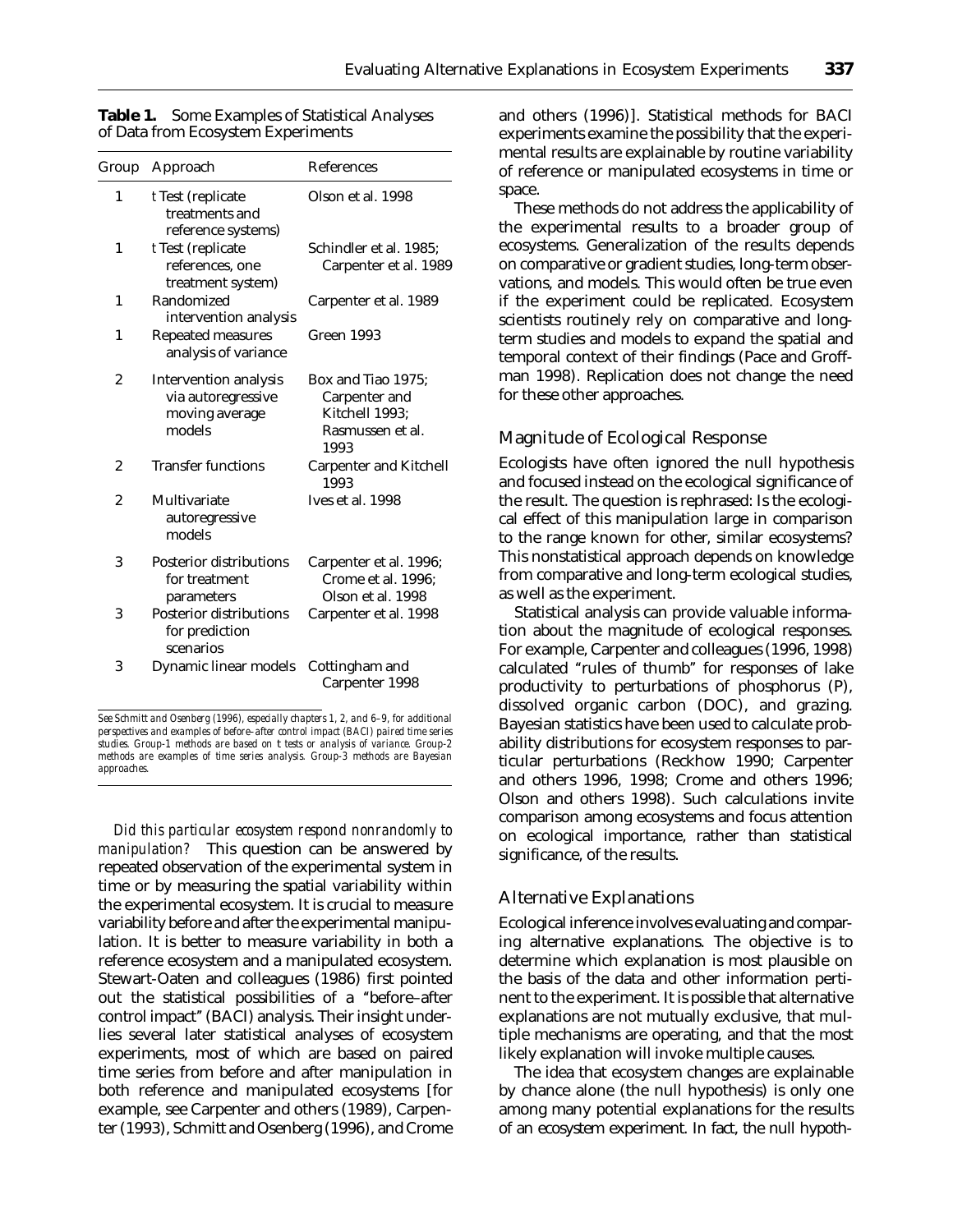esis is often the least relevant of the alternatives. By the time we are ready to invest in an expensive, large-scale experiment, there is usually little doubt that responses will be nonrandom. Instead, we are interested in the magnitude of responses of different ecosystem components, whether any ecosystem components respond in surprising ways, and the most likely explanation for the changes observed.

We suggest that comparison and evaluation of alternative explanations is a central goal of ecosystem experimentation. Alternative explanations can be expressed mathematically as different models for the observed data. Useful statistical approaches for comparing models are well known (Kass and Raftery 1995; Hilborn and Mangel 1997) but have not yet made major contributions to ecosystem experimentation.

#### Statistical Comparison of Alternative Models

The distinction between nested and nonnested models affects the choice of statistics. Two models are nested if the more complex one can be converted to the simpler one by fixing one or more of the parameters. For example, consider the models

$$
N_{t+1} = N_t + b_0[\exp(b_1 T_t)] [b_2 R_t N_t]
$$
 (1)

$$
N_{t+1} = N_t + [b_2 R_t N_t]
$$
 (2)

$$
N_{t+1} = N_t + b_0[\exp(b_1 T_t)] \tag{3}
$$

These models predict the future size of a population  $N_{t+1}$  from the previous value  $N_t$ ; environmental temperature  $T_t$ , the term  $b_0$ [exp( $b_1$   $T_t$ )]; and level of a limiting resource  $R_t$ , the term  $[b_2 R_t N_t]$ . The  $b_i$  are parameters to be estimated from time series observations of  $N_t$ ,  $T_t$ , and  $R_t$ . Model 2 is nested in model 1, because if  $b_0 = 0$  then model 1 is identical to model 2. By a similar argument (set  $b_2 = 0$ ), model 1 can be converted to model 3, so model 3 is nested within model 1. However, models 2 and 3 cannot be converted to the same model by simply fixing a parameter, and they are not nested.

Nested models can be compared by using the likelihood ratio LR,

$$
LR = L(data | complex model) / L(data | simple model)
$$
 (4)

*L* (data model) is the likelihood of the data given a specified model (Hilborn and Mangel 1997). The likelihood is calculated for the parameter values that best fit the data. The mathematical form of the likelihood depends on the probability distribution of the deviations between data and model predictions. For the normal distribution, the likelihood of a single deviation *E*<sup>i</sup> for a particular model *M* is

$$
L(E_i \mid M) = [\exp(-E_i^2 / 2 s^2)] / (2 \pi s^2) \qquad (5)
$$

where  $s^2$  is the estimate of the variance of all the deviations. The likelihood of all the data given model *M*,  $L(E|M)$ , is the product of all the individual  $L(E_i|M)$ . The model parameters (including  $s^2$ ) can be estimated by finding the values that maximize the likelihood of all the data (Hilborn and Mangel 1997).

The larger the likelihood ratio is (Eq. 4), the better is the fit of the more complex model relative to the simpler model. However, the likelihood ratio alone does not adjust for the costs of complexity (greater parameter variance). Is the likelihood ratio large enough that we should prefer the more complex model? This question can be answered by using the likelihood ratio statistic LRS =  $2 \ln(LR)$ . The LRS has a chi-squared distribution with degrees of freedom equal to the difference in number of parameters between the two models (Hilborn and Mangel 1997). The degrees of freedom account for the differences in complexity between the models. If the LRS is large enough to be very improbable (according to a chi-squared test), then the more complex model is better. The LRS tests the null hypothesis that the complex model fits the data no better than the simpler model. This null hypothesis takes many specific forms, depending on the models used to calculate the likelihood ratio. The particular null hypothesis that the manipulation had no effect is only one possibility. It can be evaluated by comparing a model that includes a term for the manipulation effect with a simpler model that does not include such a term. However, it is possible to compare a much broader range of models, representing diverse explanations for the ecosystem responses.

Nonnested models can be compared using the Akaike information criterion:

$$
AIC(E|M) = -2 \ln[L(E|M)] + 2 p \qquad (6)
$$

where *p* is the number of parameters in the model. The superior model will have the lower AIC. Several other statistics for comparing nonnested models are presented by Kass and Raftery (1995).

Sets of three or more models can be compared using the pairwise likelihood ratios, AIC or similar statistics for each model, or the posterior probability of each model. Posterior probabilities measure the relative credibility of each model in light of the data (Kass and Raftery 1995). These probabilities are perhaps the most useful information for scientists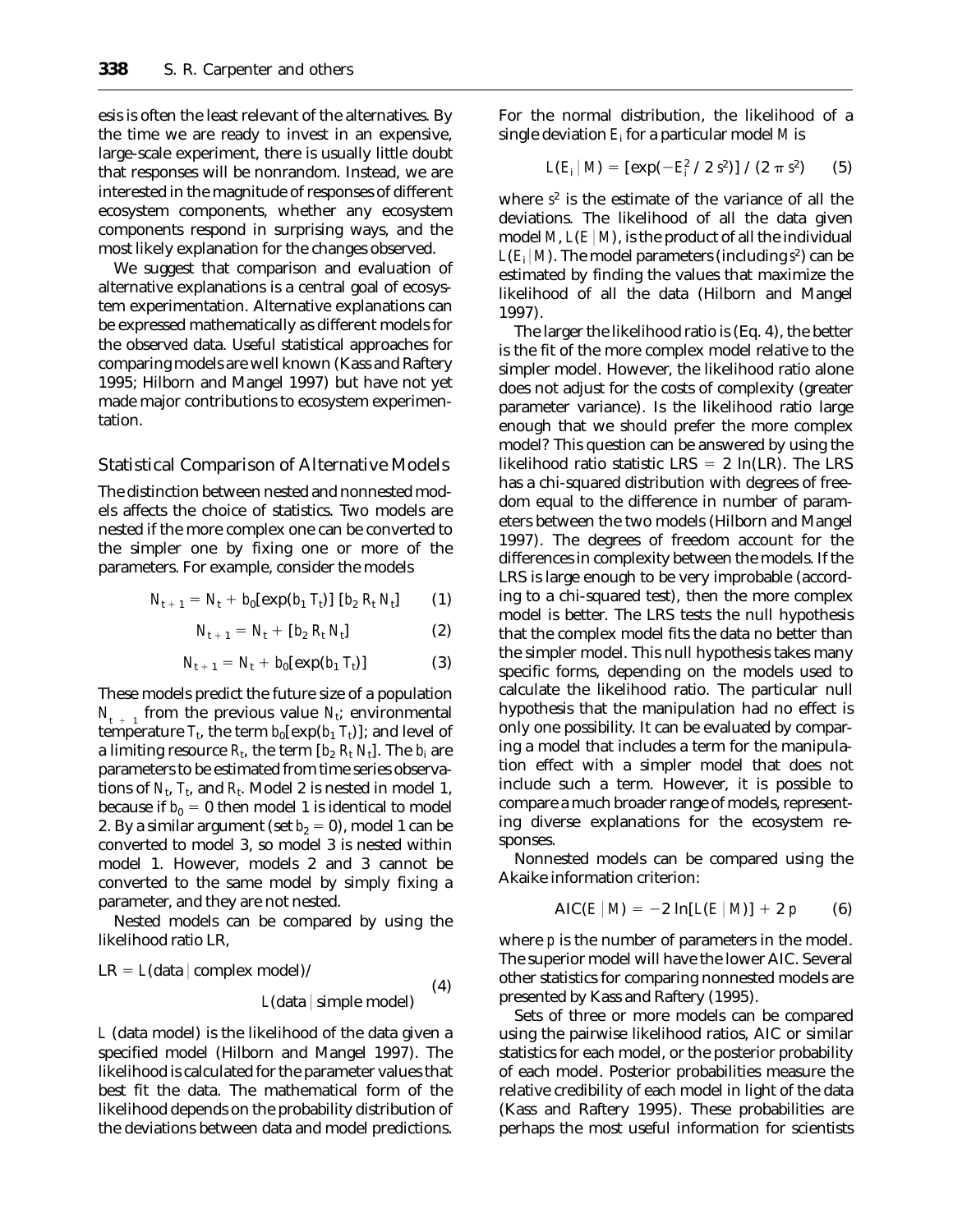but require additional assumptions and relatively complex calculations (Reckhow 1990; Kass and Raftery 1995). Often, the outcome is clear from simpler statistics such as the likelihood ratio or AIC (Hilborn and Mangel 1997).

# **EXAMPLE: CONTROL OF PRIMARY PRODUCERS IN LAKES**

In 1990, we began an experiment to measure the interactive effects of nutrient input and food-web structure on lake productivity. Because the mechanisms of interest depend on lakewide fish movements (Kitchell and others 1994) and physical structure of the entire water column, it was necessary to do these experiments in whole lakes.

Paul Lake served as the unmanipulated reference ecosystem. Peter Lake's food web was converted to dominance by planktivorous minnows in 1991 (Carpenter and others 1996). Long Lake was divided with plastic curtains into east, central, and west basins in 1991 (Christensen and others 1996). The food web of West Long Lake was dominated by piscivorous bass (Carpenter and others 1996). East Long Lake was initially dominated by planktivores, but fish biomass dwindled as the lake's chemistry changed unexpectedly. The curtain altered the hydrologic inputs to East Long Lake, leading to increases in water color (absorbance at 440 nm) and concentrations of DOC, and decreases in pH and transparency (Christensen and others 1996). Beginning in 1993, East Long, West Long, and Peter Lakes were fertilized with similar concentrations of N and P (N–P ratio 25 by atoms). Details of this ecosystem experiment have been published elsewhere (Christensen and others 1996; Carpenter and others 1996, 1998; Pace and Cole 1996; Pace and others 1998).

In this example, we focus on the phytoplankton response in East Long Lake, measured as chlorophyll *a* concentration integrated vertically from the depth of 5% surface irradiance (Carpenter and others 1998). How did fertilization, the unexpected DOC increase, and the subsequent food-web changes affect chlorophyll? First, we compare alternative models by using only East Long and Paul Lakes. Then, we use all the lakes to compare alternative models for the observations in East Long Lake.

# Alternative Explanations: Models and Statistics

The data are time series of chlorophyll and various factors that may affect chlorophyll. These include the curtain (present or absent); chlorophyll in the reference lake, input rate of P (the limiting nutrient in these lakes), crustacean mean length (an index of grazing), and DOC concentration [which is inversely related to water transparency (Carpenter and others 1998)]. Our approach is to fit models that predict chlorophyll concentrations and compare them statistically. The model that fits best corresponds to the most likely explanation for the ecosystem response, among the models tested. An untested model might give a better fit.

The models resemble regressions. The general form is

$$
Y_{t+1} = \beta_0 + \phi Y_t + f(\beta, X_t) + \epsilon_t \tag{7}
$$

where subscripts denote weekly time intervals, *Y* is the time series of log(chl),  $\beta_0$  is the intercept parameter estimated from the data, f is an autoregressive parameter estimated from the data,  $f(\beta, X)$ represents a polynomial model of predictor time series  $X$  and parameters  $\beta$  to be estimated from the data, and  $\epsilon$  is a time series of independent, normally distributed residuals. Diagnostics (normal probability plots, autocorrelation functions, partial autocorrelation functions) suggested that residuals were uncorrelated and approximately normal.

For East Long Lake alone, we considered the following alternative models for the chlorophyll time series:

**0.** Chlorophyll dynamics are explainable by random walk around a mean.

**1.** Chlorophyll dynamics are explainable by curtain installation (indexed by a variable that is 0 when the curtain was absent and 1 when the curtain was present).

**2.** Chlorophyll dynamics are explainable by regional weather or variability in methods, as reflected in Paul Lake's chlorophyll dynamics.

**3.** Chlorophyll dynamics are explainable by changes in DOC.

**4.** Chlorophyll dynamics are explainable by changes in grazing intensity as indexed by crustacean mean length.

**5.** Chlorophyll dynamics are explainable by changes in P input rate.

**6.** Chlorophyll dynamics are explained jointly by DOC, grazing, and P input rate.

**7.** Chlorophyll dynamics are explained jointly by DOC, grazing, P input rate and their interactions.

The model corresponding to each explanation is obtained by using a particular form for  $f(\beta, X)$ . For example, for model 0,  $f = 0$ . For models  $1-5$ ,  $f = \beta_1 X$ where *X* is the time series of the appropriate predictor. These models are similar to linear regressions. For model 6,  $f = X$  b where X is a matrix with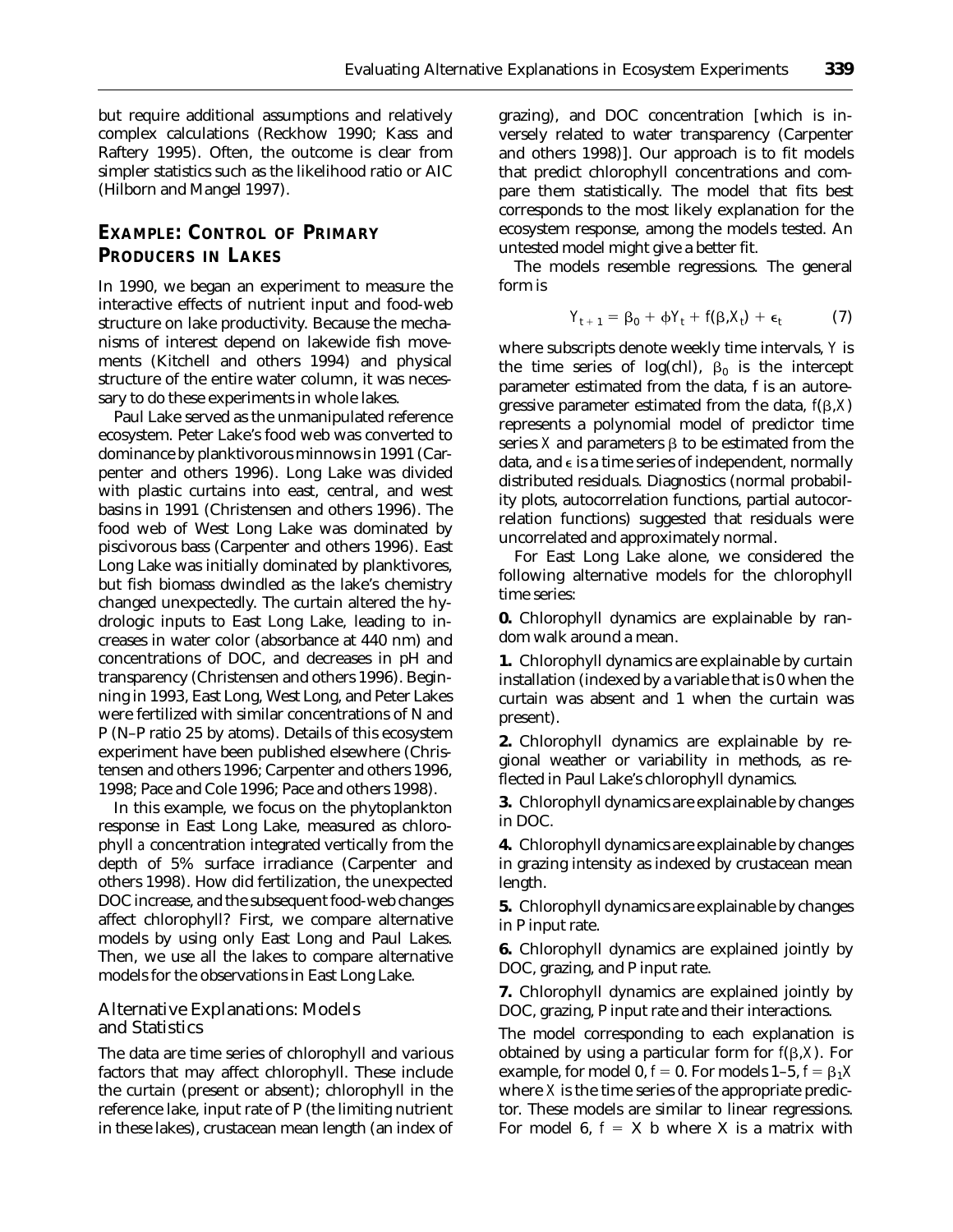columns consisting of time series for DOC, mean crustacean, length and P input rate, and b is a vector of three parameters. Model 6 corresponds to a multiple regression with three predictors. Model 7 is similar to model 6 except that, in addition to the three predictors, X contains the products of the predictors (DOC \* mean crustacean length, DOC \* P input rate, mean crustacean length \* P input rate, and the product of all three predictors) and b has seven elements. Model 7 corresponds to a multiple regression with three predictors and their interactions.

For East Long, West Long, and Peter Lakes combined, we considered the random walk model (model 0), models with each predictor alone (models 3–5), all combinations of two predictors, all three predictors without interactions (model 6), and all three predictors with interactions (model 7).

All models that we compared use log chlorophyll as the sole response variate and P input rate, DOC, and crustacean length as the predictors. P input was manipulated directly. Although zooplankton biomass is affected by P input rate, crustacean length is not (Carpenter and others 1996). Crustacean length is affected by fish predation (Carpenter and Kitchell 1993) and serves as an indicator of food-web treatments. DOC could be affected by P inputs (Pace and Cole 1996), but over all lakes and years P input rate and DOC are not strongly correlated (Carpenter and others 1998). Most of the variability in DOC is due to hydrologic changes caused by curtain installation (Christensen and others 1996). Thus, it is reasonable to view DOC as an independent variate. In other cases, it might be appropriate to fit a model with multiple-response variates, for example, predict log chlorophyll, DOC, and zooplankton biomass from earlier observations of the same variates and P input rate. Multivariate autoregressive models are used in such situations (Ives and others 1998).

Models were fit by minimizing the negative log likelihood and compared by using likelihood ratios (Hilborn and Mangel 1997). Model 0 (the simple autoregression or random walk) was used as the simpler model in all likelihood ratios because it has the minimal structure necessary to fit the data. It predicts the next sample from the current sample plus noise. If a more complex model is worthwhile, it must surpass this minimum benchmark. This relatively simple approach revealed the best model of those we compared. In other situations, additional comparisons could be needed.

## East Long Lake: Time Series

In the 2 years following installation of the curtain in Long Lake, crustacean mean length and DOC concentrations increased (Figure 1). Nutrient enrich-



Figure 1. Weekly observations of selected limnological variables during the summer stratified seasons of 1990–96 in East Long Lake A–D and Paul Lake, the reference ecosystem, E. The arrow shows installation of the curtain dividing Long Lake. A Chlorophyll (Chl) in East Long Lake (integrated from depth of 5% surface irradiance) (mg  $m^{-2}$ ). B Crustacean mean body length (Crus. Len.) in East Long Lake (mm). C Dissolved organic carbon (DOC) concentration in the epilimnion of East Long Lake (mg  $L^{-1}$ ). D Phosphorus (P) input rate from experimental enrichment of East Long Lake (mg  $m^{-2}$  day<sup>-1</sup>). E Chlorophyll (Ref. Chl) in Paul Lake (integrated from depth of 5% surface irradiance).

ment began in year 3 after curtain installation. The most notable change following nutrient enrichment was to increase the variability of chlorophyll rather than the mean (Figure 1A).

DOC concentrations (Figure 1C) began to increase in East Long Lake immediately after installation of the curtain (Christensen and others 1996). There was a slight decrease in DOC in West Long Lake and no detectable change in the reference lake. The change in DOC of East Long Lake was a consequence of curtain installation. A model predicting DOC from a curtain effect and autoregression fits better than a model using autoregression alone (likelihood ratio =  $16.9; P < 0.05$ ).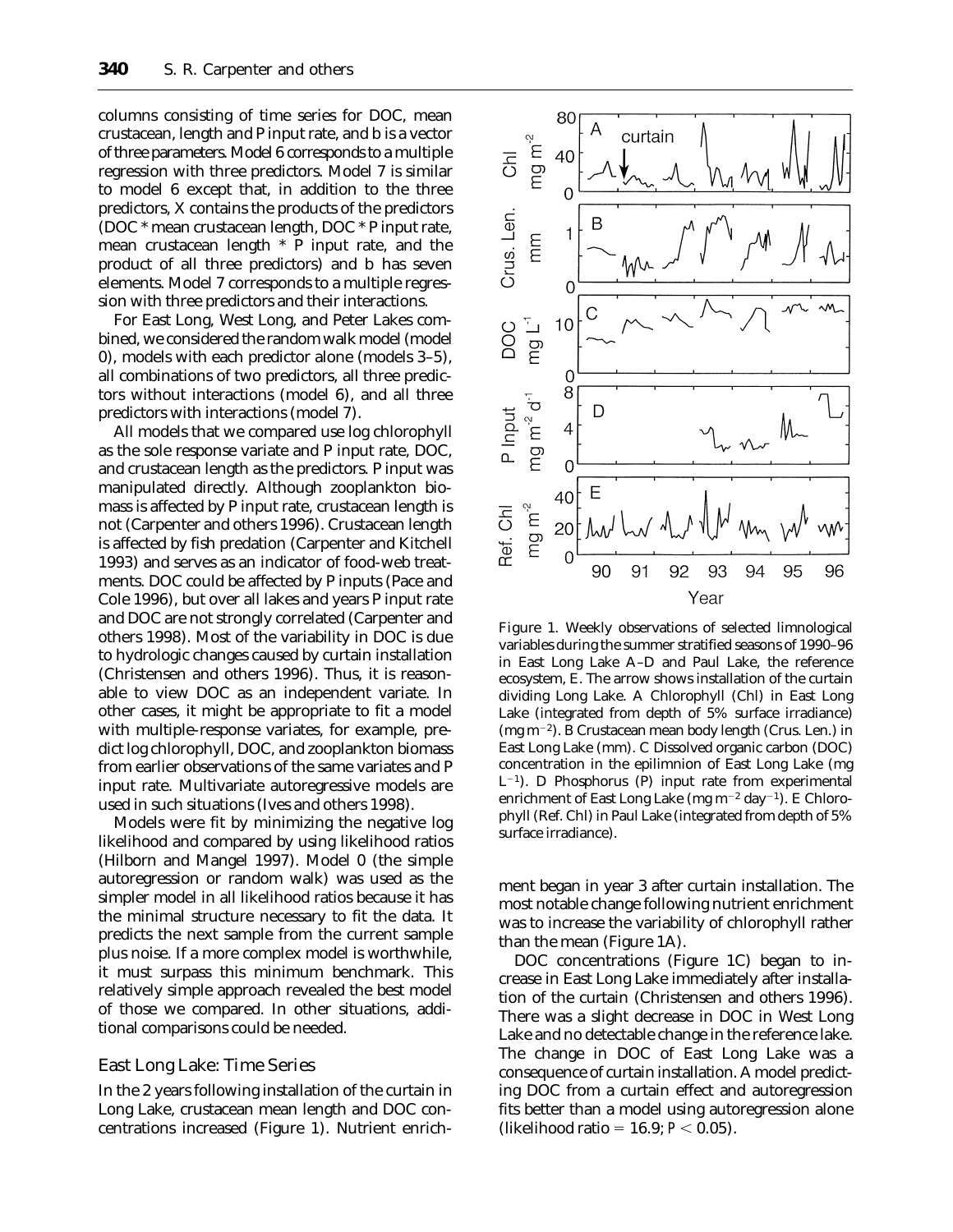Crustacean body length generally increased following installation of the curtain (Figure 1B). Increasing acidity and oxygen demand associated with increasing DOC caused a decline in fish predation on zooplankton, allowing large-bodied grazers such as *Daphnia pulex* to dominate (Pace and others 1998).

Nutrient enrichment substantially increased P input to East Long Lake (Figure 1D). Prior to experimental enrichment, P input rates to the lake were about 0.1 mg  $m^{-2}$  day<sup>-1</sup>. Water-column N–P ratios remained roughly 25 (by atoms) throughout the study. Ammonium and nitrate accumulated in the epilimnion in 1993–95, while phosphate did not, suggesting that primary producers were P limited in these years. In 1996, both dissolved inorganic N and dissolved reactive P accumulated in the epilimnion, suggesting that primary producers were limited by something other than P or N. DOC is directly related to light extinction in East Long Lake (Carpenter and others 1998), and it is likely that primary producers became light limited in 1996.

Chlorophyll concentrations in the reference lake (Figure 1E) allow us to assess the possibility that some regional factor (such as weather) or inconsistencies in methods over time could explain changes in the experimental lakes. There are no detectable trends in the reference lake. Variability of chlorophyll in the reference lake is lower than observed in East Long Lake following enrichment. The variability observed in Paul Lake's chlorophyll in 1993 derives from recruitment of a large year class of largemouth bass, which triggered a short-lived trophic cascade (Post and others 1997).

## Models for East Long Lake

The simple autoregression or random walk is an adequate model for the chlorophyll time series of East Long Lake (Figure 2). The models predicting East Long Lake's chlorophyll as a curtain effect or from chlorophyll in the reference lake are no better than the simple autoregression. Models based on DOC and P input offered little improvement. The model based on grazer body size was the best of the single-factor models, but it did not improve significantly on the simple autoregression. The model that included P input, DOC, grazer length, and their interactions had the highest overall likelihood. However, this model requires fitting a large number of parameters, and it does not perform as well as the much simpler autoregressive model.

Initially, we were surprised by our inability to detect responses of chlorophyll to 60-fold increases in P input rate, threefold changes in DOC concentration, and very large changes in grazer size. However,



Figure 2. Likelihood ratios for models fit to East Long Lake time series. Each horizontal bar shows the likelihood of a model divided by the likelihood of the simple autoregression [AR(1)]. The dashed line shows the minimum likelihood ratio for significance at the 5% level. DOC, dissolved organic carbon.

the ''independent'' variables in the analysis are not in fact independent. The trend of increasing DOC caused some of the changes in the grazer community. The correlation of DOC and crustacean length is obvious for 1990–94 but is broken up somewhat by variable crustacean lengths in 1995–96 (Figure 1). The changes in DOC happened to be strongly correlated with nutrient enrichment (for DOC and P input rate,  $r = 0.643$  and  $n = 105$ ). The correlations of P input rate, DOC, and grazer length obscured their effects on chlorophyll in East Long Lake.

## Models for All Experimental Lakes

The correlations among P input rate, DOC, and grazer length are small if all of the experimental lakes are considered together (Carpenter and others 1998). All three experimental lakes were subjected to a similar range of P enrichment rates (Figure 3). East Long Lake had the highest DOC concentrations and generally high but variable grazer length. West Long Lake had low DOC and large grazers throughout the experiment. Peter Lake had low DOC and generally low but variable grazer length. Thus, there is a DOC contrast between East Long Lake and both experimental lakes, and a grazing contrast between East Long Lake and Peter Lake.

Several models are superior to the simple autoregression when all experimental lakes are considered (Figure 4). The most likely model is the model that predicts chlorophyll from P input rate, DOC, grazer length, and all of their interactions. Its likelihood is more than  $10^6$  greater than that of the simple autoregression, and more than 20 times greater than that of the next most likely model.

Predictions of the optimal model are significantly correlated with observations (Figure 5). The threelake model also does a good job of predicting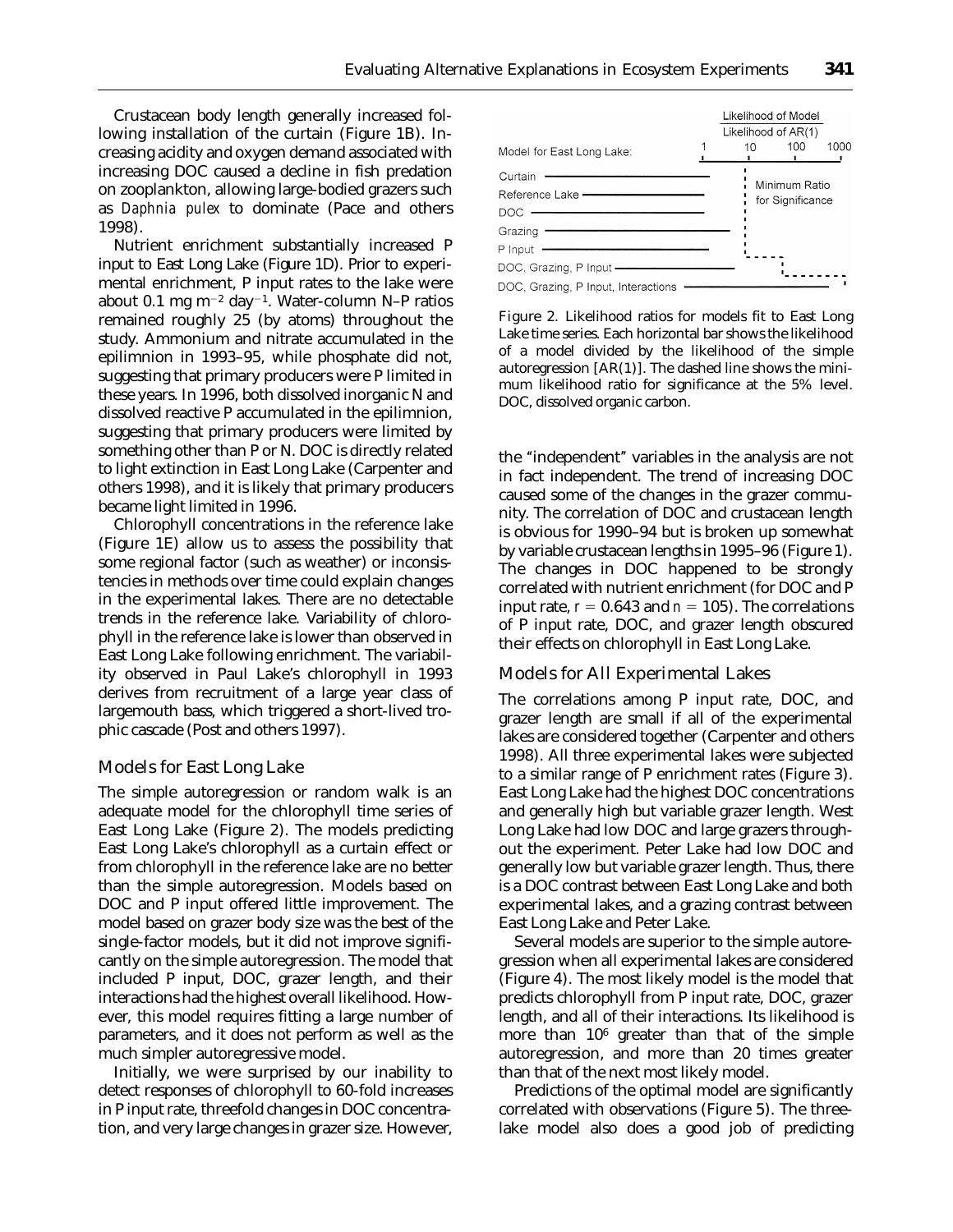

Figure 3. Chlorophyll (Chl) (integrated from depth of 5% surface irradiance, mean of July values with 95% confidence intervals) versus phosphorus (P) input rate for Paul Lake and three experimentally manipulated lakes.



Figure 4. Likelihood ratios for models fit to time series from all experimental lakes. Each horizontal bar shows the likelihood of a model divided by the likelihood of the simple autoregression [AR(1)]. The dashed line shows the minimum likelihood ratio for significance at the 5% level. DOC, dissolved organic carbon.

chlorophyll in East Long Lake alone. There is, however, a significant amount of variability that is not explained by the model, has no significant autocorrelations or trends, and is not explainable by any other variable that we measured. Understanding the variability in chlorophyll is as important as understanding the trends (Carpenter and others 1998), and in some respects remains a challenge for further research.

# **DISCUSSION**

The model comparisons could have been calculated using long-term data from ecosystems that were not experimentally manipulated. However, the manipu-



Figure 5. Observed chlorophyll (Chl) versus predictions based on the best model fit to time series from all experimental lakes. Diagonal line shows observations  $=$ predictions. A Predictions for all three lakes  $(n = 261)$ . B Predictions for East Long Lake only  $(n = 105)$ .

lations created contrasts that increased our ability to discriminate among models. Manipulations also contribute to inferences about causality (Stewart-Oaten 1996). Arguments about causality hinge on a diversity of evidence. Stewart-Oaten and colleagues (1986) list a number of properties of causal evidence in the context of environmental impact assessment, such as magnitude of effect, consistency among studies, temporality (does cause precede effect?), dose–response relationship, plausibility, coherence, experimental evidence, and analogy (did similar cases have similar effects?). The models presented here involve predictors that were directly manipulated (P input), indirectly manipulated (crustacean length), and inadvertently manipulated (DOC). They ''establish whether or not there is any reason to believe that a change of a kind that could imply causation has really occurred, and they estimate the size of that change'' (Box and others 1978: 604).

The example shows that manipulation of contrasting lakes was more informative than replication would have been, if replication was possible. Using data from East Long Lake and the reference lake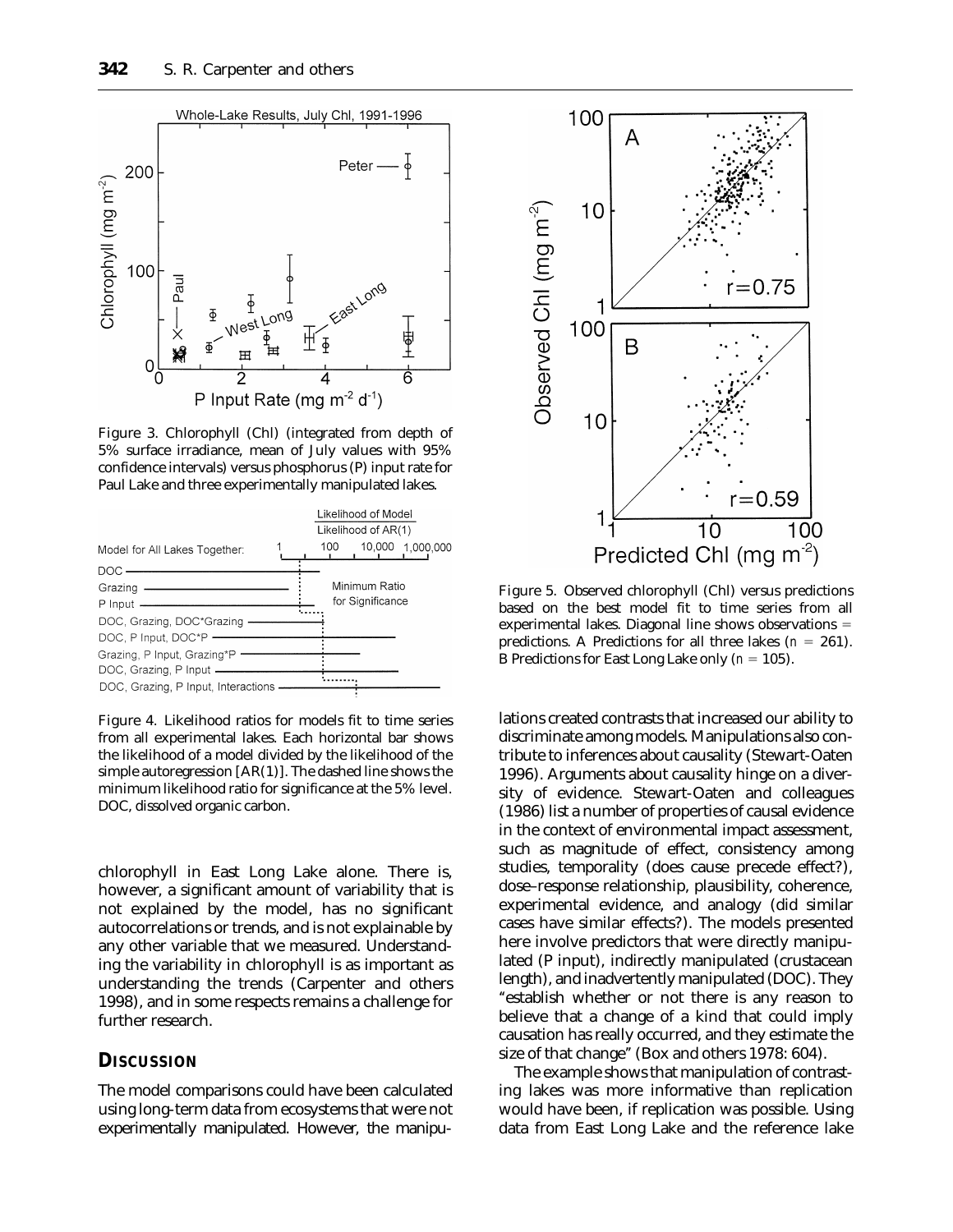alone, we were unable to disentangle any effects of the curtain installation, weather, P, DOC, and grazing. The analysis for East Long Lake does not suffer from lack of replicates. It is impaired by the correlated changes in DOC, grazing, and P input.

When data from all three experimental lakes are analyzed, it is clear that chlorophyll dynamics are explainable by P input rate, DOC, grazing, and their interactions. These patterns could be detected because Peter and West Long Lakes offer important contrasts to East Long Lake. West Long Lake had large-bodied grazers and relatively low DOC. Peter Lake had small-bodied grazers and low DOC. The contrast between Peter and West Long Lakes revealed grazer effects. The contrast between East Long Lake and the other lakes revealed DOC effects. The contrast in P input rates over time in all three lakes revealed the P effect and interactions with grazing and DOC. The three lakes were not replicates. Instead, they provided contrasting treatments that proved crucial for drawing conclusions.

Experiments designed to compare alternative models may differ from those designed to test the null hypothesis. When alternative models are considered, experiments will contain deliberate contrasts intended to differentiate among them. These contrasts may occur sequentially in time or among different experimental ecosystems. If multiple experimental ecosystems are available, it may be wasteful to use them as mere replicates to test the null hypothesis. It may be more instructive to use the ecosystems to examine important alternative models.

Although comparing alternative models may often be more important than testing the null hypothesis for ecosystem experiments, there are some situations in which replication to test the null hypothesis is important. These situations are characterized by difficulties of measuring time series or spatial variability, and potentially subtle effects of manipulation. For example, replication seems essential for answering some fisheries management questions (McAllister and Peterman 1992; Olson and others 1998). Even so, it may be important to distribute replicates across important environmental gradients so that several alternatives can be evaluated (Walters and others 1988; Walters and Holling 1990). In other ecosystem experiments, manipulation effects are large relative to routine variability and observation errors are small, and it is possible to measure detailed time series or spatial patterns. In these cases, the null hypothesis may be less useful than alternative ecological models.

## ACKNOWLEDGMENTS

We thank our collaborators on these whole-lake experiments, especially K. L. Cottingham and D. E. Schindler. Referees and D. W. Schindler provided helpful comments. This work is supported by the National Science Foundation and the Andrew W. Mellon Foundation.

## REFERENCES

- Box GEP. 1966. Use and abuse of regression. Technometrics 8:625–9.
- Box GEP, Hunter WG, Hunter JS. 1978. Statistics for experimenters. New York: John Wiley and Sons.
- Box GEP, Tiao GC. 1975. Intervention analysis with application to economic and environmental problems. J Am Stat Assoc 70:70–9.
- Carpenter SR. 1990. Large-scale perturbations: opportunities for innovation. Ecology 71:2038–43.
- Carpenter SR. 1993. Statistical analyses of the ecosystem experiments. In: Carpenter SR, Kitchell JF, editors. The trophic cascade in lakes. London: Cambridge University Press. p 26–42.
- Carpenter, SR. 1996. Microcosm experiments have limited relevance for community and ecosystem ecology. Ecology 77: 677–80.
- Carpenter SR. 1998. The need for large-scale experiments to assess and predict the response of ecosystems to perturbation. In: Pace ML, Groffman PM, editors. Successes, limitations and frontiers in ecosystem science. New York: Springer-Verlag. Forthcoming.
- Carpenter SR, Chisholm SW, Krebs CJ, Schindler DW, Wright RF. 1995. Ecosystem experiments. Science 269:324–7.
- Carpenter SR, Cole JJ, Kitchell JF, Pace ML. 1998. Impact of dissolved organic carbon, phosphorus and grazing on phytoplankton biomass and production in experimental lakes. Limnol Oceanogr 43:73–80.
- Carpenter SR, Frost TM, Heisey D, Kratz TK. 1989. Randomized intervention analysis and the interpretation of whole-ecosystem experiments. Ecology 70:1142–52.
- Carpenter SR, Kitchell JF. 1993. The trophic cascade in lakes. Cambridge: Cambridge University Press.
- Carpenter SR, Kitchell JF, Cottingham KL, Schindler DE, Christensen DL, Post DM, Voichick N. 1996. Chlorophyll variability, nutrient input and grazing: evidence from whole-lake experiments. Ecology 77:725–35.
- Christensen DL, Carpenter SR, Cole JJ, Cottingham KL, Knight SE, LeBouton JP, Pace ML, Schindler DE, Voichick N. 1996. Pelagic responses to changes in dissolved organic carbon following division of a seepage lake. Limnol Oceanogr 41: 553–9.
- Cottingham KL, Carpenter SR. 1998. Population, community and ecosystem variates as ecological indicators: phytoplankton response to whole-lake enrichment. Ecol Appl. 8:508–30.
- Crome FHJ, Thomas MR, Moore LA. 1996. A novel Bayesian approach to assessing impacts of rain forest logging. Ecol Appl 6:1104–21.
- Gotelli NJ, Graves GR. 1996. Null models in ecology. Washington (DC): Smithsonian Institution Press.
- Green RH. 1993. Application of repeated measures designs in environmental impact and monitoring studies. Aust J Ecol 18:81–98.